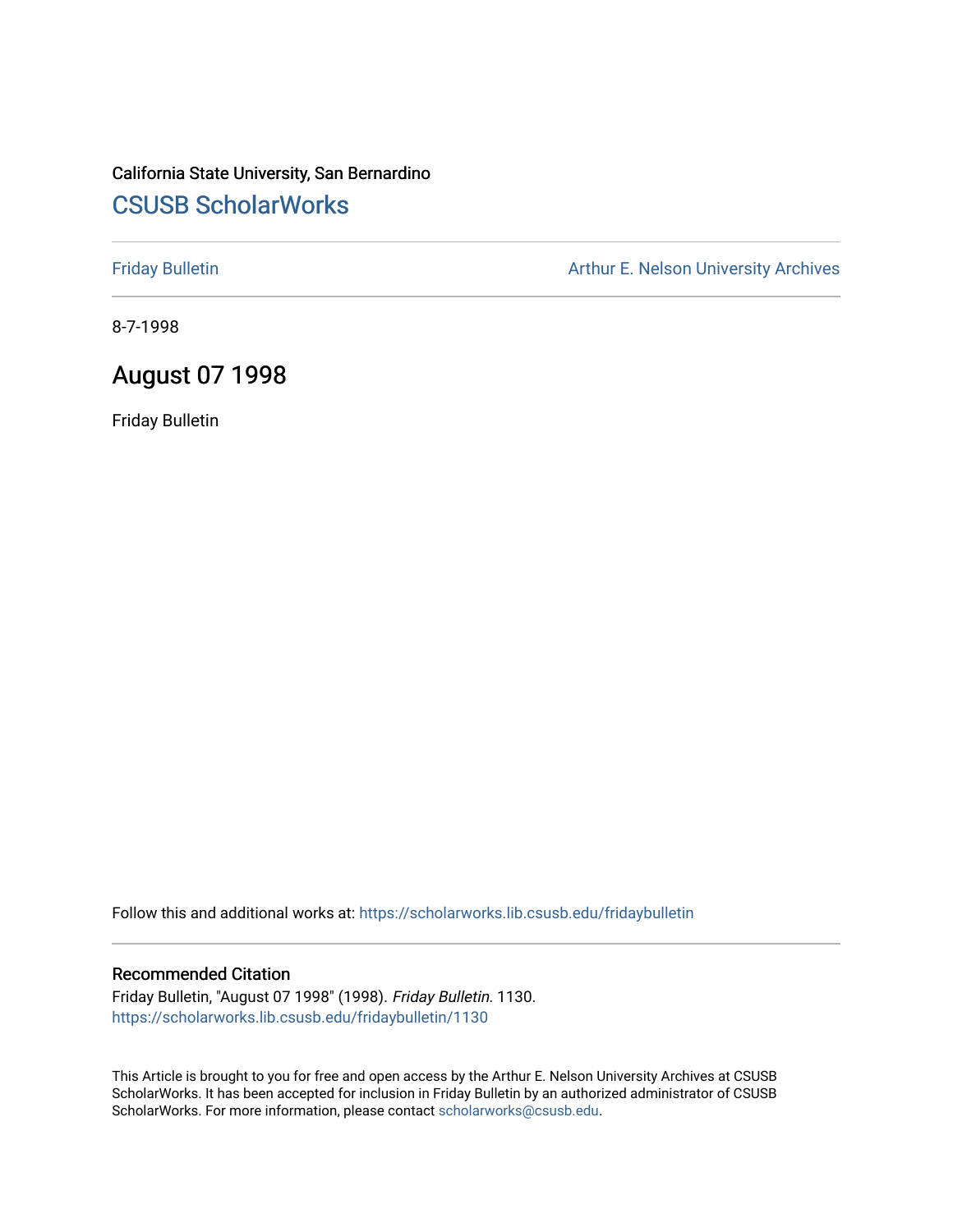News for Faculty and Staff of Cal State, San Bernardino

ũ<br>G

u<br>S<br>T

7,

ر<br>و

# **New Admins Stepping In**

Administrators in four top posts at Cal State are beginning work this summer as the university prepares for its 1998-9 school year, which starts Sept. 24.

Patsy Oppenheim was named the assistant vice president of student services in July, filling a position left vacant by Bandy Harreli last fell.

As director of student services at the University of California, Hastings College in San Francisco, Oppenheim worked on department budgets, handled sensitive personnel issues, developed harassment, community-building and student fee programs and restructured the career services mission and staff. She had also been an associate dean at the University of California, San Francisco, where she found new ways to market the School of Law's outside services, organized alumni events, published a quarterly newsletter and coordinated a \$250,000 law fund campaign. Oppenheim earned her Ph.D. in college student personnel administration from the University of Northern Colorado in 1980 and her master's in home economics from Montana State University.

IDAYBULLET

Assuming the position as associate vice president for enrollment services is Don Kajcienski, who held that job at CSUSB throughout most of the 1980s before starting his own business out-ofstate. Kajcienski will have a dual role now as he also will serve as the director of outreach services. He was director of admissions at both Eastern Michigan University, where he earned his M.A., and Mercy College in Detroit before coming to Cal State in 1983. He received his Ed.D, from UNLV.

Eldon Lewis will step in as interim dean for the School of Business and Public Administration on Sept. 1. Starting in 1993 and for about three years Lewis was acting dean of the school, seeing it through the last stages of a major accreditation process and preparing it for the move into Jack Brown Hall. Lewis also was the chair for the business school's accounting and finance department for many years. A native of Missouri, the I I -year Cal State feculty member earned his Ph.D. from the University of Missouri and his M.B.A. from the University of Kansas.

Out of 60 applicants from around the country, Jan Jackson was chosen to take over as dean of extended education at Cal State starting Aug. 15. Jackson has been serving as Cal State's associate dean of extended education under outgoing dean Lee Porter. Her Ph.D. in education is from the Claremont Graduate School and she earned her master's in adult education from Syracuse. She has published many articles on continuing education and served as president of the Association of Continuing Higher Education from 1992-93.

#### **The Power Behind Teeth that Grind**

## **SCE Suspects Rodent Caused July Electrical Outage**

No significant damage was reported following the 2 a.m., July 22 power outage at Cal State. Some of the residual effects reported, say campus officials, were that a couple of machine parts had to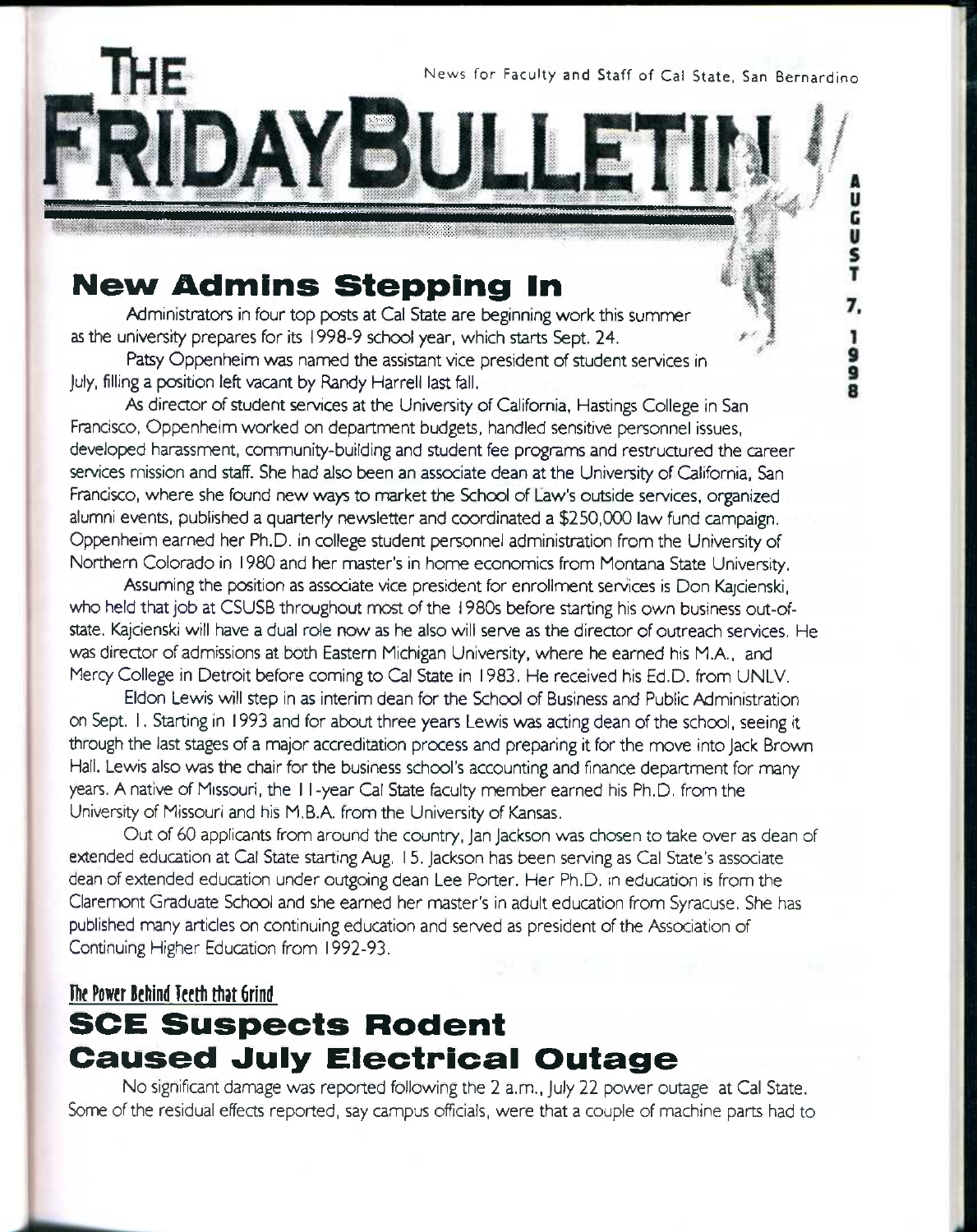## THE **FRIDAYBULLETIN**

#### **Page 2**

be replaced and a couple of programs had to be rebooted to get the Wiley e-mail system back on track.

A 12-thousand voft switch malfunctioned, possibly due to a rodent in the switching station, and caused an electrical fire which destroyed the switchgear and connecting cables. This disrupted power virtually to the entire campus. Campus police, physical plant personnel and the San Bernardino Fire Department responded imnnediately. Back-up emergency power sources for major buildings and the Computer Center automatically began operation to meet emergency power needs.

Plant personnel installed three other emergency generators during the day at the Commons and one residence hall. Southern California Edison crews began working to restore power almost immediately and although it was restored by 7 p.m., it was not online in enough time to enable arrangements for a concert by Andy Cleaves' jazz band to continue. The event was rescheduled for Aug. 5.

Information about the campus closure was relayed at about 6:20 a.m. to local radio stations, including KVCR-FM, KFRG and KNX. An emergency broadcast voicemail message was sent to every phone on campus and the message "greeting" was updated on the public affeirs' office phone to apprise employees and students about the power outage. Public safety officials were stationed at entrances to the campus and informed drivers that the campus was closed for the day; parking lots were cordoned off and signs were posted on all buildings notifying persons of the outage and closure. An e-mail message was sent from off-campus, however, because the server was down, the message was not posted to Bulletin Board (BB).

Five days after the major power outage Southern California Edison gave notice to the campus at about 4:45 p.m., asking the university to reduce its electrical power consumption by 75 percent.

The notice was in accordance with an Interruptible Power Agreement, which the university has with SCE. Under the terms of the contract, CSUSB receives electrical power at a discounted rate with the understanding that SCE can inform the campus to interrupt its power usage by 75 percent within 30 minutes from notification. Estimated penalties to the campus, had *we* not implemented immediate curtailment, would have been approximately \$40,000 per hour.

The campus entered into the agreement to reduce electricity costs. The decision was made along with many others as the campus was going through significant budget reductions. The interruptible rate saves the campus more than \$200,000 per year. Those interruptions included power failures which would have affected the power supply regardless of participation in the interruptible rate schedule.

## **The Bulletin Board**

#### *A SOAR Subject*

Through study and discussion groups, lectures, tours and other means, SOAR (Searching On After Retirement) can give retired or semi-retired women and men the kind of intellectual stimulation they may need and v^ant. Offered through extended education, SOAR is a member-driven, peer-led retirement group with an emphasis on "active" learning. The first meeting is Oct. 2. Call Ext. 5976 for more details.